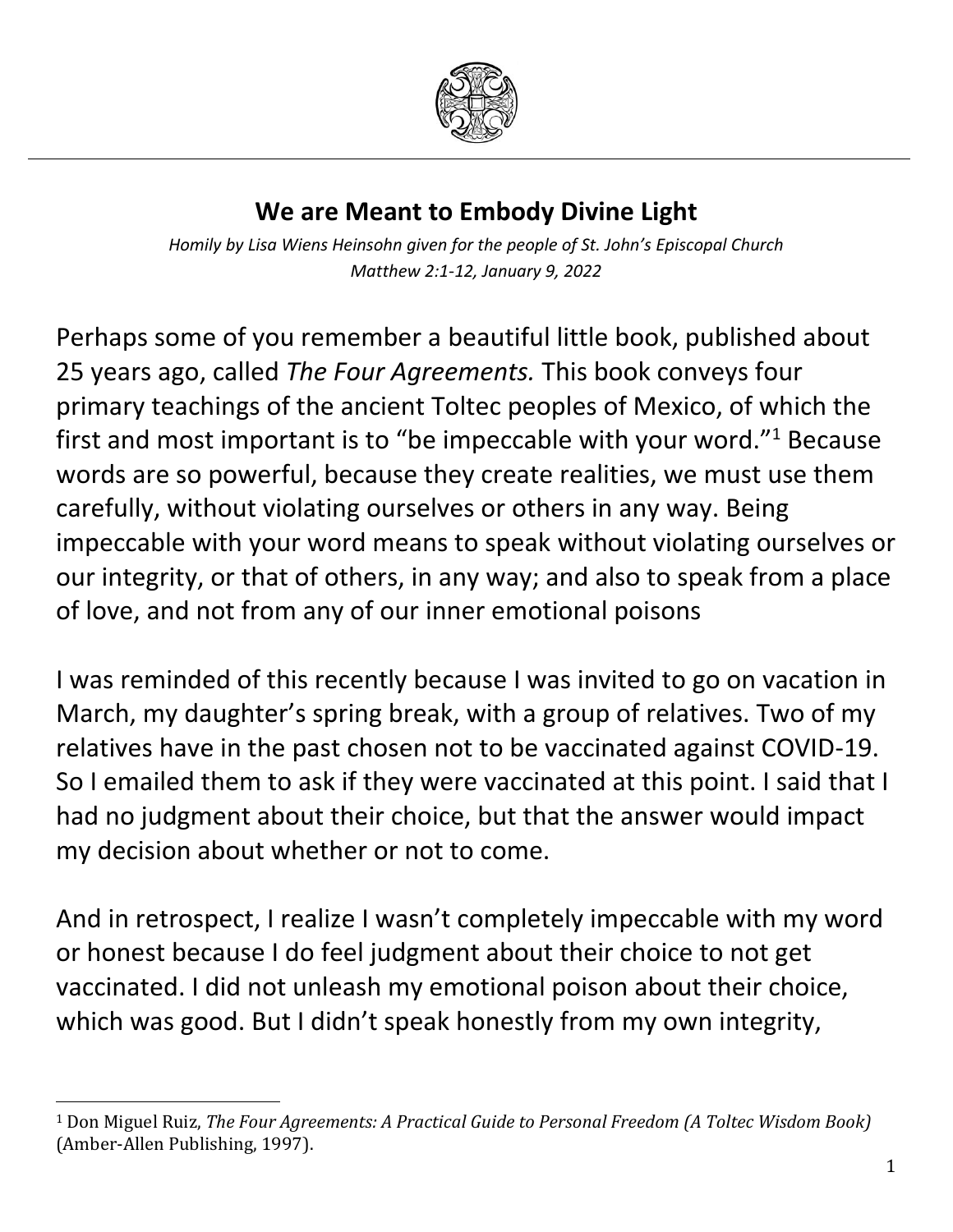either. I became Minnesota nice instead. It's hard to be impeccable with our word: it's hard to be both honest and loving.

This week we had another example of that kind of conundrum. Thursday was January 6, which the feast of the Epiphany, when magi from the east followed a star to the baby Jesus. January 6 was also the anniversary of when pro-Trump demonstrators stormed the Capitol Building in Washington. On this first anniversary, President Biden said that we must be a nation who "lives by the light of truth, and not under the shadow of lies."<sup>2</sup> He said that great nations face the truth of the past. Like other attempts to remember dark moments in history, we do this to make sure it never happens again.

So is that the full truth? How ought we be impeccable with our words when we hear someone say something racist, for example? How are we impeccable with our words when it's us who are in the wrong? How do we see the full truth and speak from that place?

Today we celebrate the feast of the Epiphany, which is also about truth. But the Epiphany isn't about the troubling truth of our past, although that is very important. It's about the truth traditionally called the gospel, the good news, that is harder to see and harder to tell. The truth is the presence of the embodied Christ in this world, the full union of divine and human. The truth of political darkness and violence was as real at the time of Jesus as it is now. But the Epiphany truth is quietly and gently greater than the reality of Rome and empire. I believe God intends the union of divine and human embodied in Jesus for all of us. We are meant to embody divine light in every moment of every day. Each of us has our unique gifts, our particular ray of the light of God that no one else has in the same way. We are all God's ecstatic creative

 $\overline{\phantom{a}}$ 

<sup>2</sup> President Joseph Biden, speech on January 6, 2022, as transcribed in NPR / MPR News, [https://www.npr.org/2022/01/06/1070931178/jan-6-anniversary-biden-speech-transcript.](https://www.npr.org/2022/01/06/1070931178/jan-6-anniversary-biden-speech-transcript)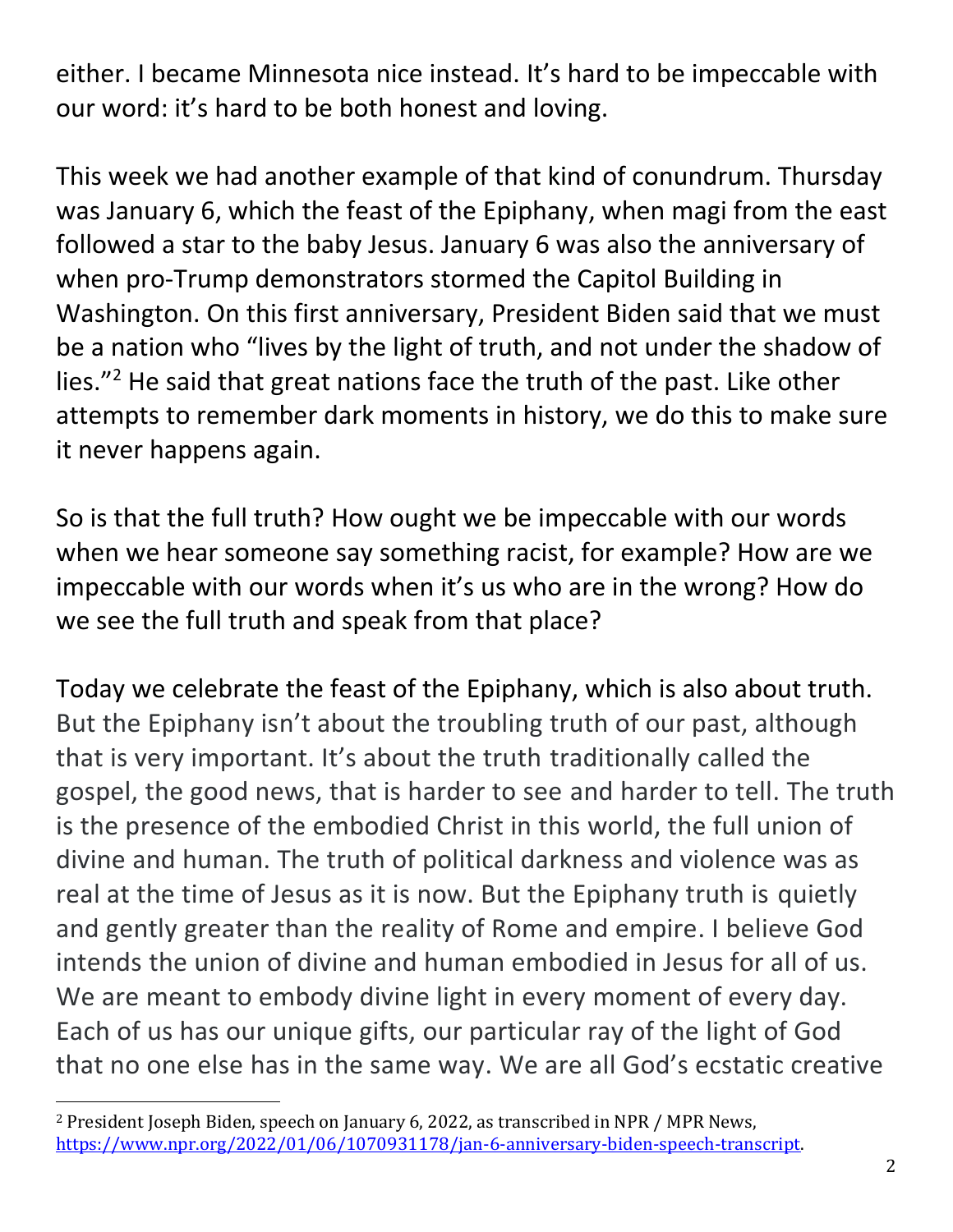joy exploding over and over again with our own unique signature, for no purpose other than beauty.

So things do not have to be the way they are. The truth is not only the darkness of our past. Divine light is not only possible: it is our purpose and destiny. We are meant to be humble, embodied healers, cocreating justice and thriving for literally all beings: Republicans and Democrats, Black and White people, citizens and people without documentation. For red maples and snowdrops and the Minnesota River. For Ojibwe people and for non-binary teenagers just beginning to blossom into the unique fullness of who God created them to be.

How do we have an epiphany about this gospel truth, the truth of Christ and beauty and divine light? Especially when the gospel in Christian faith has too often been distorted or hidden?

The magi give us clues. First of all, we might sometimes see the truth of Jesus, the good news, from sources outside our tradition, like Don Miguel Ruiz' *The Four Agreements.* Second, the magi found Jesus through a star. My own belief is that the natural world itself is full of truth, always embodying the divine, in ways that can delight and amaze us and guide us. The magi also consulted with the local Jewish religious scholars and with King Herod to narrow down their search. We can always find truth within our tradition. We can read our scriptures with prophetic imagination and the expectation of encountering God's Spirit. Finally, the magi were warned in a dream not to return to Herod. We have our intuition and our non-linear minds and gut knowing.

Since good news can be found in so many sources yet it still so often hard to find, perhaps it's more important to know how to look than where. Theologian Sallie McFague talks about moving from subjectobject seeing—I see you mostly in terms of how you affect me—to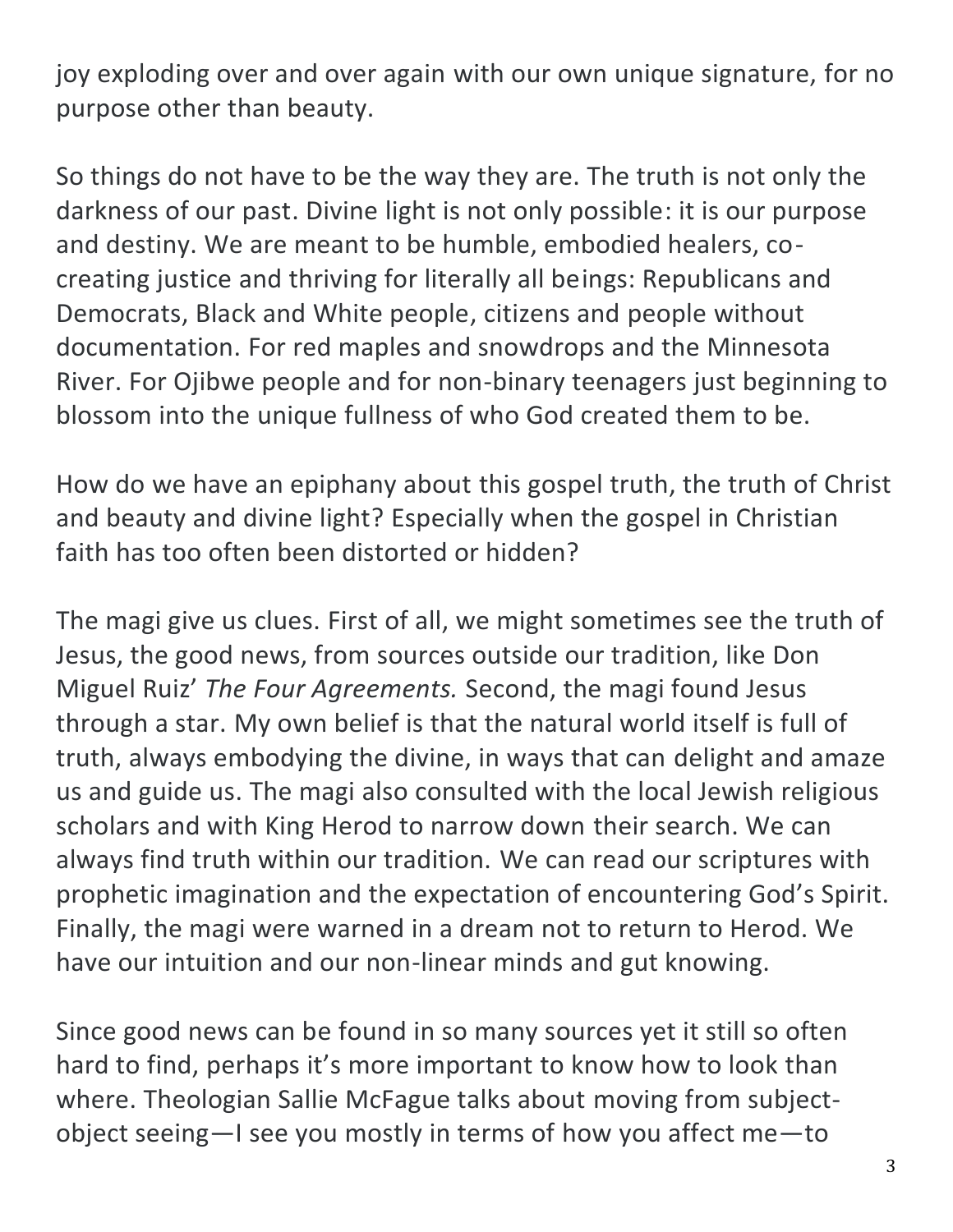subject-subject perception, perceiving others as subjects in their own right, the center of their own reality.<sup>3</sup> She calls this moving from the "arrogant eye" to the "loving eye." We do this kind of observing slowly, up close and personal, with all our senses, without judgment. Not so much like the objective and detached observation of a scientist, but more like the enraptured, utterly self-forgetful delight of a child watching a roly-poly or a kitten or a rock. To see the good news of the divinity in all things, we must slow down and perceive with all of our physical senses, and with the eye of the heart. We can completely forget ourselves and be lost in the intimate particularity of another.

The gospel is that we were made for joy. There is a Psalm that says God created leviathan, the great sea monsters, for the sport of it. Yes, we are meant to heal the world. But the way we heal the world is not through hatred or demonizing those we judge to be guilty. It is also not by sweeping hard truths under the rug. It is holding the painful epiphany of injustice together with the radiant epiphany of Jesus and our birthright to join all creation in embodying divine light.

John Philip Newell, Celtic theologian, was giving a talk in Ottawa about how the earth itself is sacred, and how all things are sacred. A Mohawk elder in the audience approached him and said, with tears in his eyes, that he wondered how his people would be today if the Europeans who came to this continent did so expecting to find light in them. Just this week, at the conviction of three white men who murdered black jogger Ahmaud Arbery two years ago, the judge said that "assuming the worst in others, we show our worst character." <sup>4</sup> The judge said that this case should prompt people to consider what it means to be a good neighbor.

 $\overline{\phantom{a}}$ 

<sup>4</sup> Judge Timothy Walmsley, quoted in Richard Fausset, "Three Men Sentenced to Life in Prison in Arbery Killing," January 7, 2022, *New York Times*, accessed January 7, 2022 at

https://www.nytimes.com/2022/01/07/us/mcmichael-bryan-sentencing-ahmaud-arberykilling.html?referringSource=articleShare

<sup>3</sup> See Sallie McFague, *Super, Natural Christians: Why We Should Love Nature*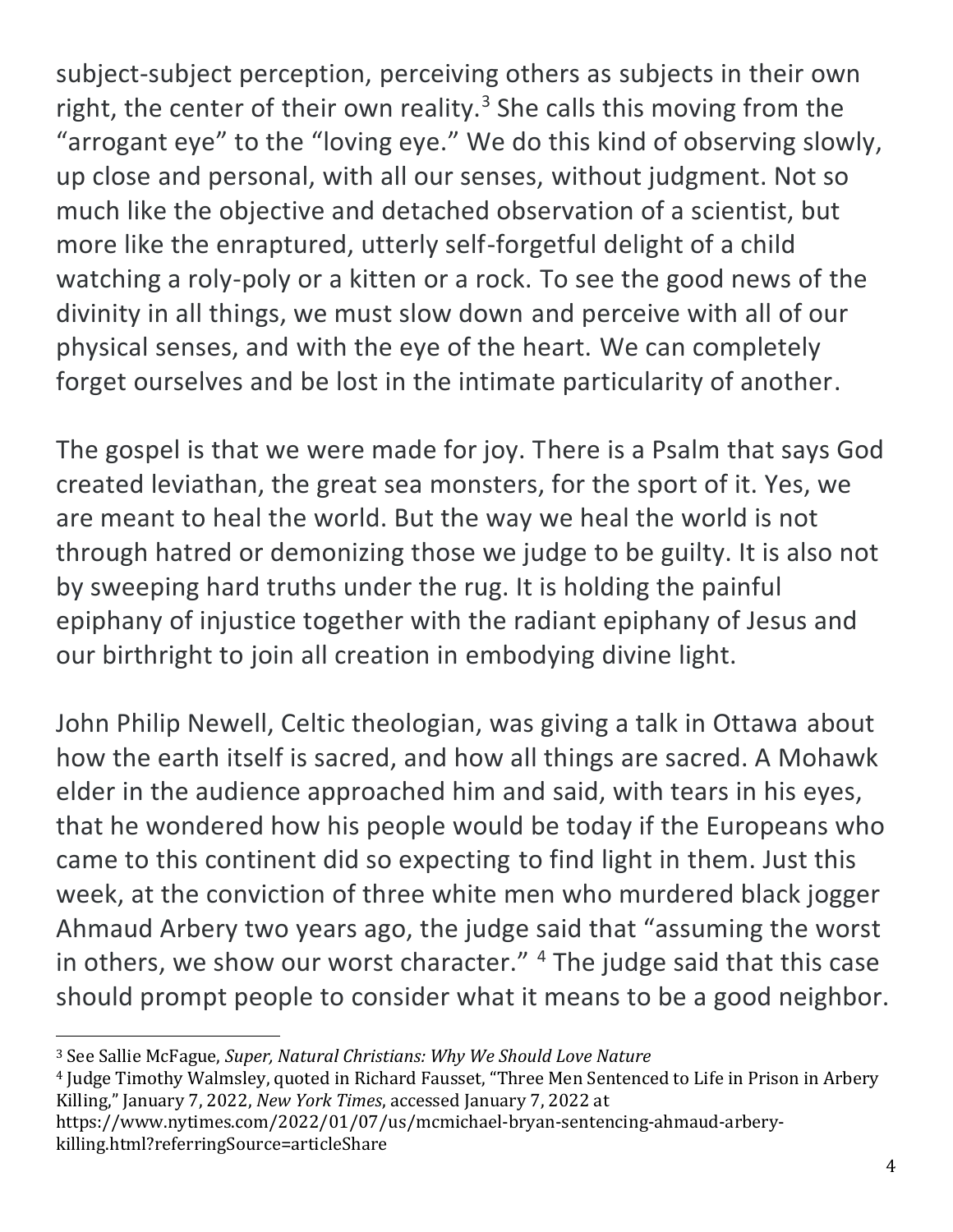That must begin with expecting to see light in others. To seeing them as subjects in their own right, with a loving eye and not an arrogant one. This includes my relatives who are not vaccinated, and the hostas in my backyard, and the crows and bumblebees and possums.

Changing how we see from the arrogant eye to the loving eye also helps us heal from the sickness and sin of white supremacy culture. We are moving from duality to unity, from dominance to profound respect, from possession to delight.

So perhaps this week, we might take time trying to observe in this way. Maybe begin with something that already delights you, like a flower or a sunset or your crush (as my teenager would say) or your child. Try slowing down and perceiving them with all your senses, including their innate light, as subjects in their own right and not because of how they impact you. Then try it with someone you don't care much about, whether it's a person or another living creature. Then, finally, try this with someone who bothers you. It might be the alcoholic who has caused you so much anguish, or the neighbor who gets mad at the creeping Charlie in your lawn, or the relative who voted differently from you.

In the end, we can't love what we don't know. Jesus' command to love God and to love our neighbors as ourselves—including our oak tree and squirrel neighbors—begins with knowing them. And the really good news is it's actually pleasant to observe slowly, without judgment. Who knew that a church assignment could actually be fun. This kind of seeing can change the world, because it's hard to hate or exploit someone close up. It's also easier to tell hard truths in love to someone you know and have compassion for. It actually begins to dissolve our own emotional poison when we watch with a loving eye.